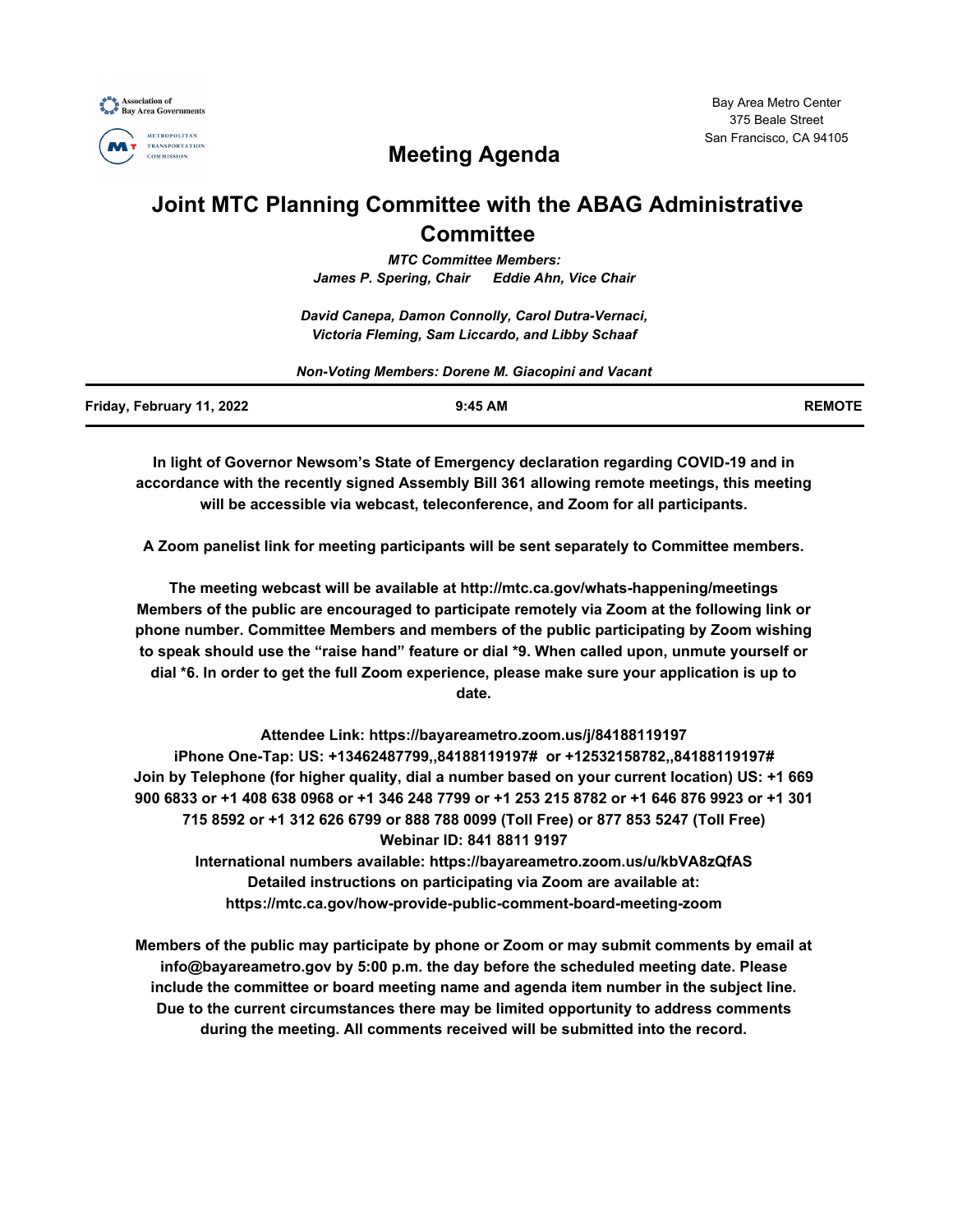#### **1. Call to Order / Roll Call / Confirm Quorum**

*Quorum: A quorum of the ABAG Administrative Committee shall be a majority of its regular voting members (6).*

*Quorum: A quorum of the MTC Planning Committee shall be a majority of its regular voting members (5).*

#### **2. ABAG Compensation Announcement – Clerk of the Board**

#### **3. ABAG Administrative Committee Consent Calendar**

| За. | 22-0137             | Approval of ABAG Administrative Committee Summary Minutes of the |
|-----|---------------------|------------------------------------------------------------------|
|     |                     | January 14, 2022 Meeting                                         |
|     | <b>Action:</b>      | ABAG Administrative Committee Approval                           |
|     | <b>Attachments:</b> | 3a ABAG Administrative Committee Minutes 20220114 Draft.pdf      |

#### **4. MTC Planning Committee Consent Calendar**

Approval of MTC Planning Committee Minutes of the January 14, 2022 Meeting **4a.** [22-0138](http://mtc.legistar.com/gateway.aspx?m=l&id=/matter.aspx?key=23397) MTC Planning Committee Approval *Action:* Attachments: [4a\\_2022-01-14\\_Joint\\_MTC\\_Planning\\_Committee\\_with\\_the\\_ABAG\\_Administrat](http://mtc.legistar.com/gateway.aspx?M=F&ID=8c4c0927-6049-4c64-92ed-e66854e177d4.pdf)

#### **5. Information**

Community-Based Transportation Planning Program Evaluation and Draft **Guidelines 5a.** [22-0139](http://mtc.legistar.com/gateway.aspx?m=l&id=/matter.aspx?key=23398)

> Share the draft results of staff's evaluation of the Community-Based Transportation Planning (CBTP) program and draft guidelines for the upcoming CBTP program cycle.

*Action:* Information

**Presenter: Raleigh McCoy** 

5ai Community-Based\_Transportation\_Planning\_Program\_Evaluation\_and\_Dra 5aii\_Attachment\_A\_PowerPoint\_Community-Based\_Transportation\_Planning\_F *Attachments:*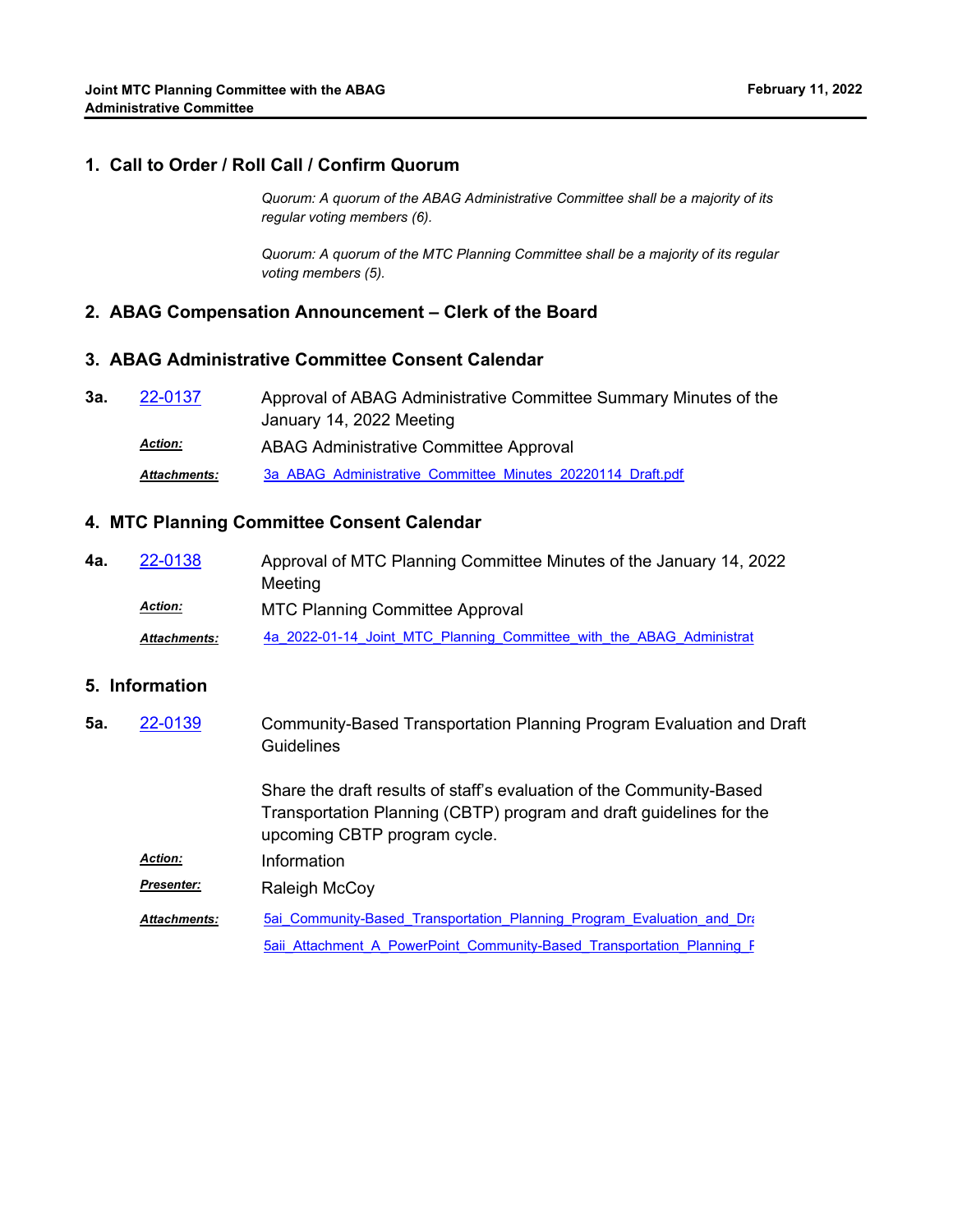| 5b. | 22-0140             | Next Generation Bay Area Freeways Study: Exploring Pricing Strategies to                                                                                                                                                                                                                                                                    |
|-----|---------------------|---------------------------------------------------------------------------------------------------------------------------------------------------------------------------------------------------------------------------------------------------------------------------------------------------------------------------------------------|
|     |                     | Advance Equity, Climate, and Mobility Goals                                                                                                                                                                                                                                                                                                 |
|     |                     | Introduction to the Next Generation Bay Area Freeways Study - a study<br>exploring pricing strategies as a tool to modernize our region's congested<br>freeways and advance equitable outcomes - including an overview of the<br>study purpose, timeline, milestones, and key components including<br>community and stakeholder engagement. |
|     | <b>Action:</b>      | Information                                                                                                                                                                                                                                                                                                                                 |
|     | <b>Presenter:</b>   | Anup Tapase                                                                                                                                                                                                                                                                                                                                 |
|     | <b>Attachments:</b> | 5bi Next Generation Bay Area Freeways Study Exploring Pricing Strategie                                                                                                                                                                                                                                                                     |
|     |                     | 5bii Next Generation Bay Area Freeways Study Exploring Pricing Strategio                                                                                                                                                                                                                                                                    |

#### **6. Public Comment / Other Business**

*Committee Members and members of the public participating by Zoom wishing to speak should use the "raise hand" feature or dial \*9. When called upon, unmute yourself or dial \*6.*

### **7. Adjournment / Next Meeting**

**The next meeting of the MTC Planning Committee will be Friday, March 11, 2022 at 9:45 a.m. remotely and by webcast as appropriate. Any changes to the schedule will be duly noticed to the public.**